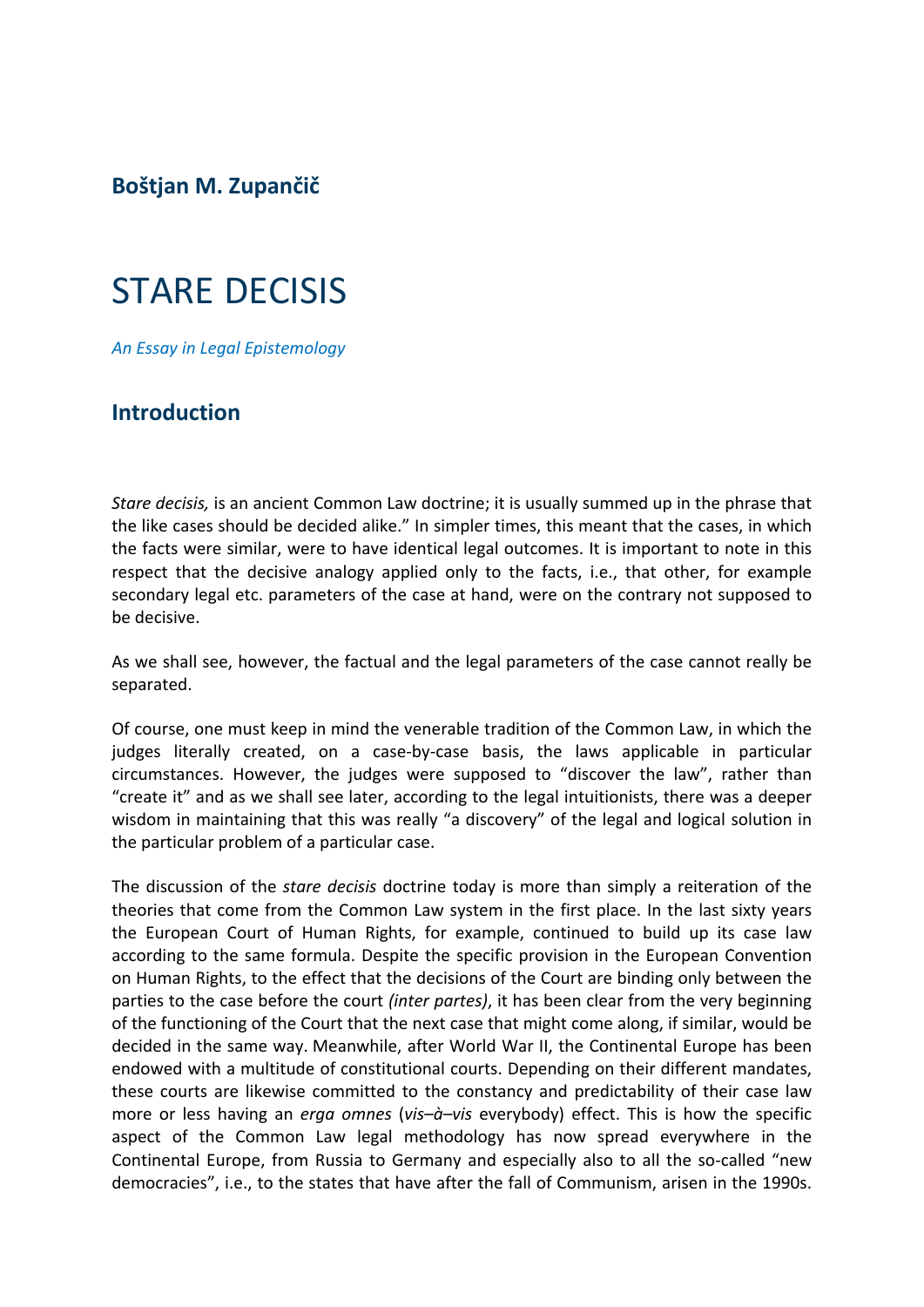All these states now have functioning constitutional courts and all these courts actually do work according to the *stare decisis* precept.

In terms of legal epistemology this is a minor revolution; it is a major change in the Continental legal systems that has not been really paid attention to. This legal conversion has immense implications for the functioning of the respective Continental legal systems.

The Continental legal systems, even in the time of Hans Kelsen, who had been the first to propose the establishment of the constitutional courts in Europe, used to function in a completely different manner.

According to the Continental legal theory, and especially so concerning the separation of powers, the courts' role was simply to make *concrete* and specific what the legislature had pronounced in the *abstract*. The German word for this process, central to the functioning of the Continental judge, is the awkward expression of *'Konkretisierung'*: the role of the judge according to Montesquieu had been merely to be the mouthpiece of what had previously been pronounced in the abstract law by the legislature. Especially the French had and still have the dread of the government of the judges: *le government des juges*.

In other words, according to Montesquieu and his followers in the Continental legal doctrine, there was to be not only the separation of powers (between the legislative and the judicial branch), but also a very clear division of labor. The legislature endowed with the sovereignty of the nation was to be the only source of the law precisely because it was the only branch of power that had been democratically elected and was therefore the true source of sovereignty. In the French legal tradition, this must be especially emphasized; the very French Revolution was to a large extent also a reaction to the arbitrariness of the *ancient regimes'* aristocratic justice.<sup>1</sup>

The above-mentioned division of labor between the legitimate legislative source of power on the one hand and the "concretizing" mandate of the judicial branch of power, was to be drawn along the Cartesian lines of separation of what is abstract from what is concrete. The tacit premise of the separation of the abstract from the concrete is a metaphysical presupposition to the effect that the abstract may and must be separated from the mere concretization of the sovereign will of the legislature.

Obviously, this has, in principle, little to do with deciding the like cases alike: *stare decisis.* Nevertheless, the so–called 'judicial practice' – in French *la jurisprudence* – together with the power of the appellate jurisdictions do serve the purpose of 'unifying the judicial practice'.

This hierarchical and vertical version of *stare decisis*, similar to the imperative that the like cases should be decided alike, however, co–exists with the prescription that each judge in each case depends exclusively upon the abstract norm. He or she is in principle not remotely bound by the positions taken higher in the judicial hierarchy let alone those, laterally, that have been taken on the same judicial level.

<sup>&</sup>lt;sup>1</sup> Cite Capelletti and Cohen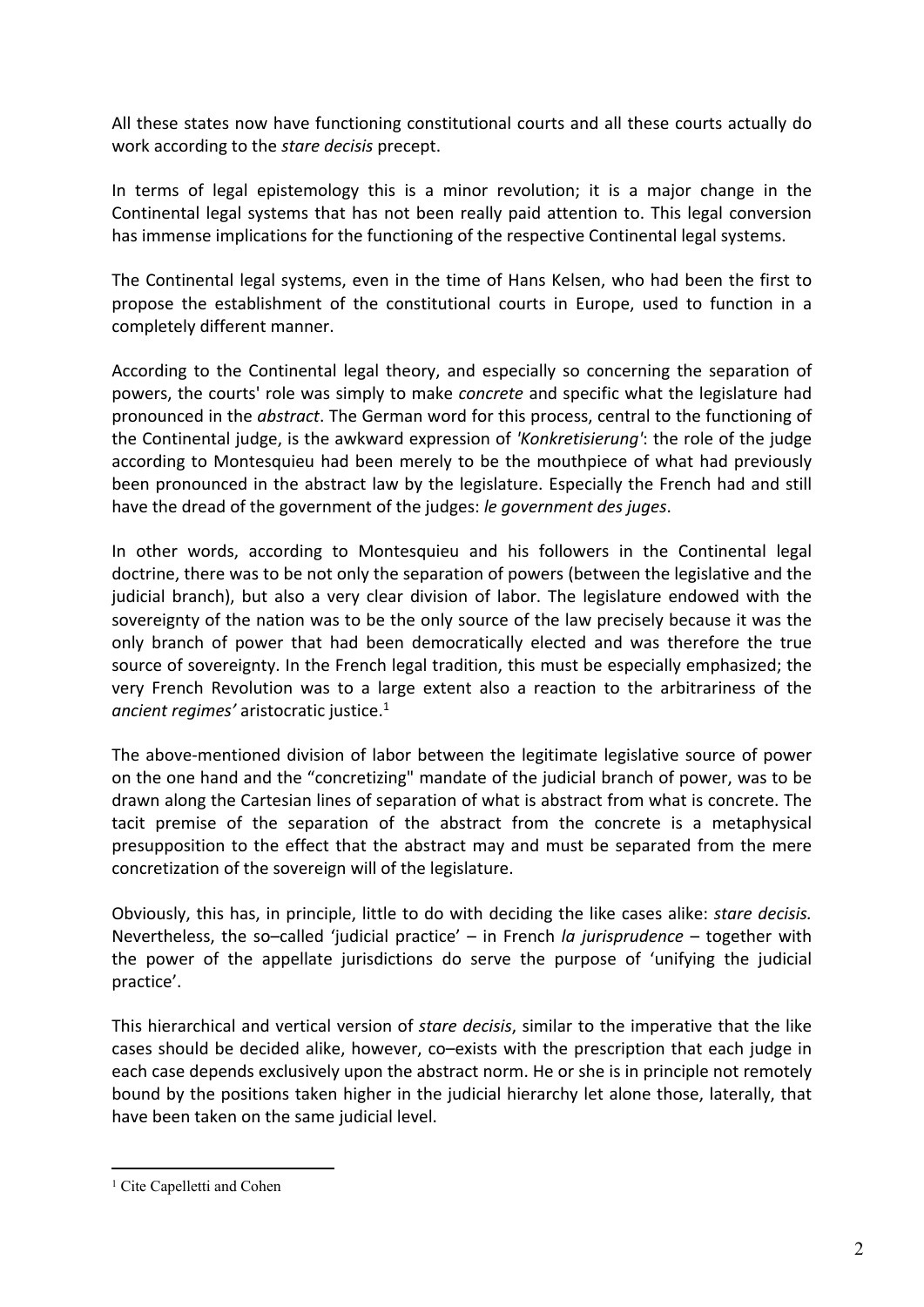The idea, of course, that each judge in the Continental legal system is completely independent from what other judges might have decided in a similar case, also implies that the above–mentioned hierarchical (vertical) unification of the judicial practice is of primordial importance because, obviously, the comparative justice demands it. Thus, in both systems mechanisms existed through which they sought internal coherence in the system.

# **The Self–Referential Danger**

In principle, every closed system that is largely self–referential tends to degenerate into some kind of inbreeding anomaly. For example, in purely socio–anthropological terms every domestic system – and here we are not talking only about law – isolated from the outside world, tends to go irrational. The blind spots and the anomalies within the system, sociologically and anthropologically speaking, do not receive the negative feedback reaction capable of correcting the irrationalities that are bound to occur. Thus all national (nationalistic) mentalities are burdened with a number of blind spots etc., which the outside observer will soon notice, whereas the insiders remain subject to these conventional wisdoms etc. Incidentally, the spectacular corrective role of the international jurisdiction such as the European Court of Human Rights (hereinafter ECHR) stems precisely from its removal, i.e., the ejection from the national, in this case legal, framework. In this respect the ECHR, I used to say, is like the Wordsworth's "*cloud that floats on highs over vales and hills."* Indeed, perhaps this is the main improvement in having an internationally binding jurisdiction in the first place.

The national (domestic) legal systems, *lato sensu*, in the large sense of the word, are by definition self-referential. This is almost a tautology because patently all decisions taken in a given legal system refer to norms within that given legal system. From my personal experience of five years is a judge of the Slovenian Constitutional Court, I can attest to this a priori self–referentiality. Having moved to ECHR, I soon discovered the difference between the national and the international frame of reference. Decisions of the constitutional court in the domestic system tend to take into account all kinds of national priorities, including the budgetary ones, which in the end prevent the judgments from being sufficiently removed from the national system in order to be truly impartial and objective. In contrast, the decisions of the ECHR do not even "know" of the extrinsic domestic considerations, let alone take them into account.

# **The Continental Legal System**

In the Continental legal system, each judge in each case remains bound solely by the abstract norm in the code or in another source of law. In principle, thus every subsumption of a concrete case under the abstract norm is performed *de novo*, without reference to the decisions taken by other higher, let alone by the courts of the same level. The assumption that the abstract norm pre-determines the outcomes in particular cases is misleading because the gap between the abstraction and its concretisation may be more or less large.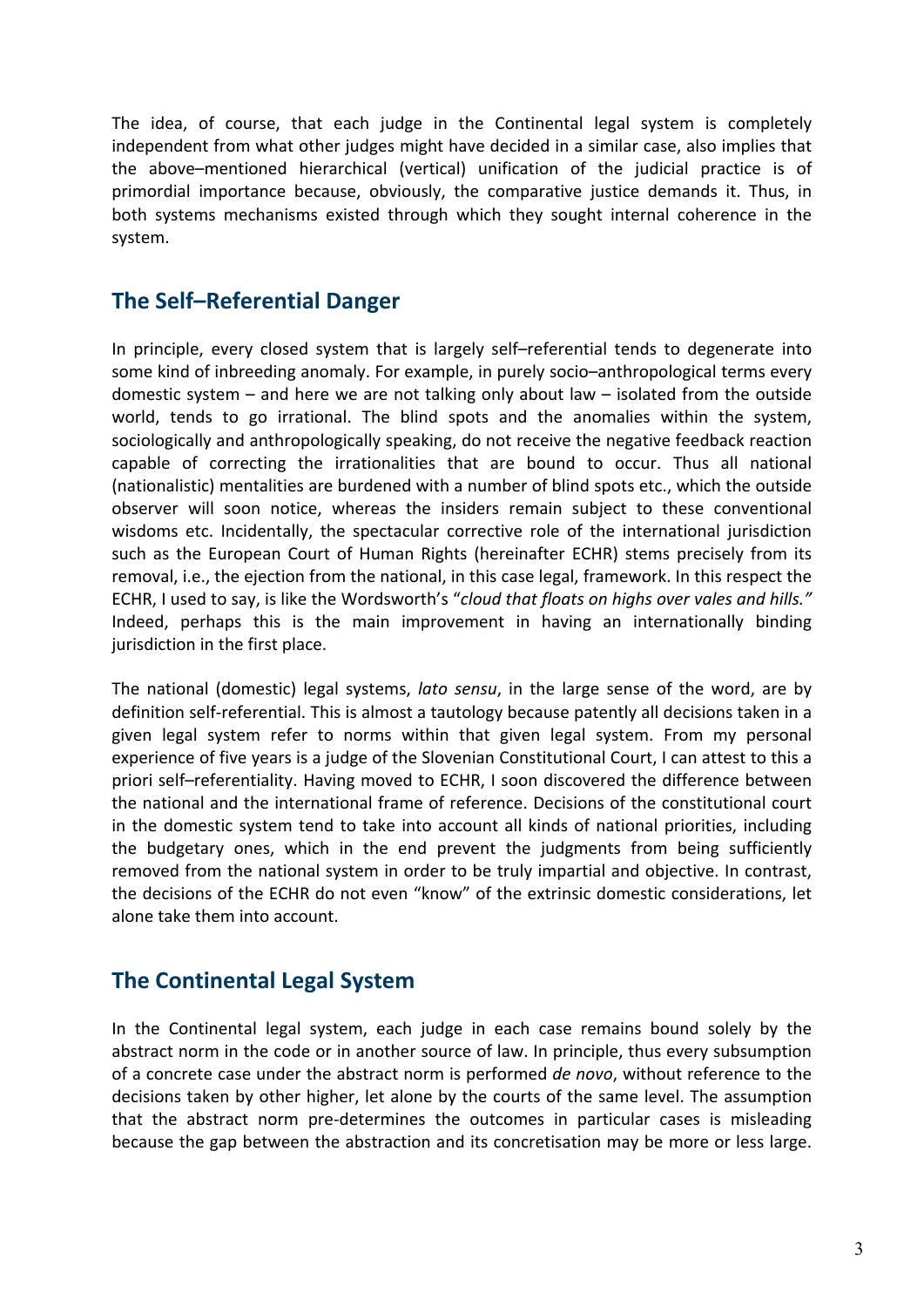Of course there are cases where the abstract form is, as it were, directly applicable and is, therefore, completely determinative of a particular case.

But in most cases the gap does exist, i.e., the system is therefore unpredictable precisely to the extent the abstract norm does *not* predetermine the outcome. Laterally and across the system, the participants are unable to predict the outcomes of many of the cases. This irritates especially the practicing lawyers. They cannot predict to their clients the outcomes of potential cases.

In other words, such a legal system behaves like a person devoid of short– and long–term memory. Moreover, the predictability, at least on the horizontal level of the specific judicial decisions, is largely inexistent.

The reason for all this is that the choice of the norm cannot be completely foreseeable, i.e., this depends on what the French call 'the qualification of the case': *la qualification juridique*. The presupposition that the adequate norm will spontaneously and automatically offer itself to the judge in a particular case, is misleading. We shall deal with this later. Suffice it to say here that the Continental, and largely for that reason formalistic, legal considerations concerns the choice of the most adequate norm in the first place.

This is where the cliché coming from the Common-law system, to the effect that in the Common Law the rule was difficult to find but easy to apply, whereas in the Continental system the statute is easy to find but difficult to apply, is just the tip of the iceberg of the real epistemological problems inherent in the system drawn along the lines of the radical separation between what is abstract on the one hand and the 'concretisation' of this abstract norm on the other hand.

## **The Facts and the Law**

In both grand legal systems much is made of the fundamental distinction between the facts and the law. In both systems the facts are supposed to be different from the law, i.e., the abstract law is to be applied to the concrete facts.

Here, we are in a position to introduce the notion of antinomy.

An antinomy is a situation in which two entities simultaneously presuppose as well as exclude one another. Thus, the facts and the law are supposed to be different from one another, whereas in reality the existence of the legally relevant facts depends entirely on the pre–existence of the applicable law. As Hobbes has already noted, were it not for the law, the facts would not exist.

To take the most difficult example, in a system where the taboo of incest is not legally forbidden, legitimately the facts pertaining to the taboo relationships simply do not exist. On the other side of the extreme, the more usual example is the existence of a tax evasion where the "facts" of the tax evasion itself depend entirely on the preexistent norm proscribing certain financial behavior. If the "tax evasion" does not exist in the law, the facts of a "tax evasion" simply do not exist.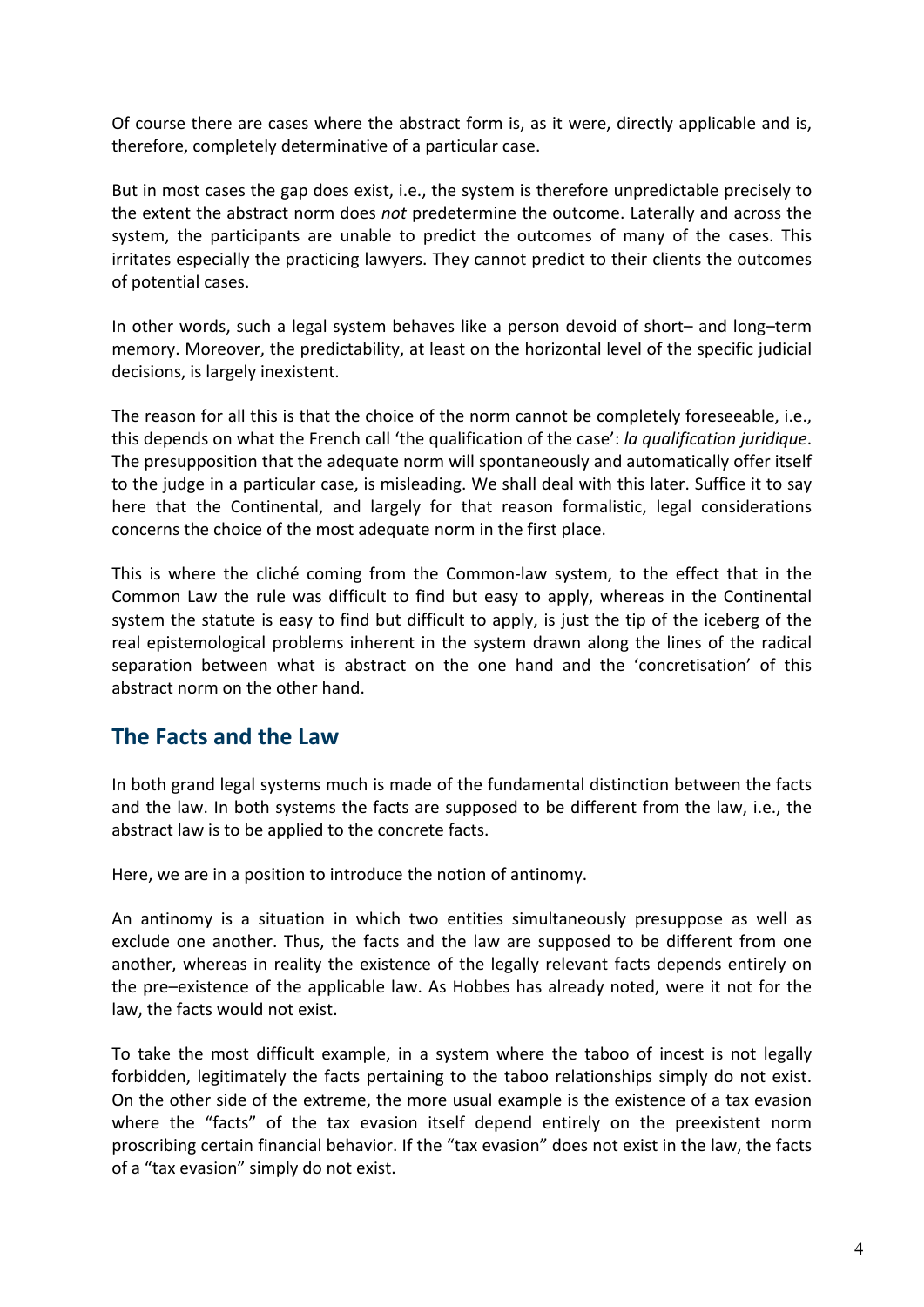In this sense, as we have pointed out, the legally relevant facts, which are the only facts of which we can talk *within* the legal system, are completely dependent on the preexistent legal norms. On the other hand, these same facts are supposed to be  $-$  in terms of the distinction between the abstract of the concrete – radically different from the applicable norm.

Thus we have the antinomy in which two entities are mutually interdependent while at the same time supposed to exclude one another: a fact is supposed to be something completely different from the law and, *vice versa*, the abstract law is supposed to be something completely different from the facts.

To put it in another way, there are no legally relevant facts except for the pre-existing norm and so it is the pre-existing norm, which legally produces the facts to which it is supposed to be applied.

When the choice of the applicable norm is in the course of happening, we are already in the closed circle of the antinomy, i.e., the riddle will not be gotten rid of unless we deconstruct the antinomy itself: where the facts are the emanation of the norm, while they are supposed to be, again in terms of abstract vs. concrete, completely different from the same norm.

Glenville Williams, for example, grappled in a series of articles dedicated to English jury, with the difference between facts and law – apparently without being able to exit the antinomy. For obvious reasons, the distinction between and the separation of the facts and law is decisive for the division of labor between the jury and the judge.\*\*\*

#### **Antinomy of Facts and the Law**

In both grand legal systems much is made of the distinction between the facts and the law. In both systems the facts are supposed to be completely separate and different from the law, i.e., the *abstract* law or the precedent is to be applied to the *concrete* facts.

In both systems, for example, the jurisdiction of an appellate court may be narrowed down to legal questions, i.e., the factual and the evidentiary questions pertaining to facts may be out of the scope of the jurisdiction. The jurisdiction of the constitutional courts, too, may be reserved in the so-called abstract review and even in the situations concerning the individual constitutional complaints, the distinction between the abstract norm and the concrete fact may be decisive. In a common law system, on the other hand, the radical separation of the facts and of law applies to the division of labor, as it were, between the judge and the jury in any jury trial.

Here, we are in a position to introduce the notion of *antinomy*. An antinomy is a situation in which two entities simultaneously presuppose as well as exclude one another.

Thus, the facts and the law are supposed to be different from one another. The facts belong to the realm of the real, empirical, factual etc. The only problem here is that the facts in law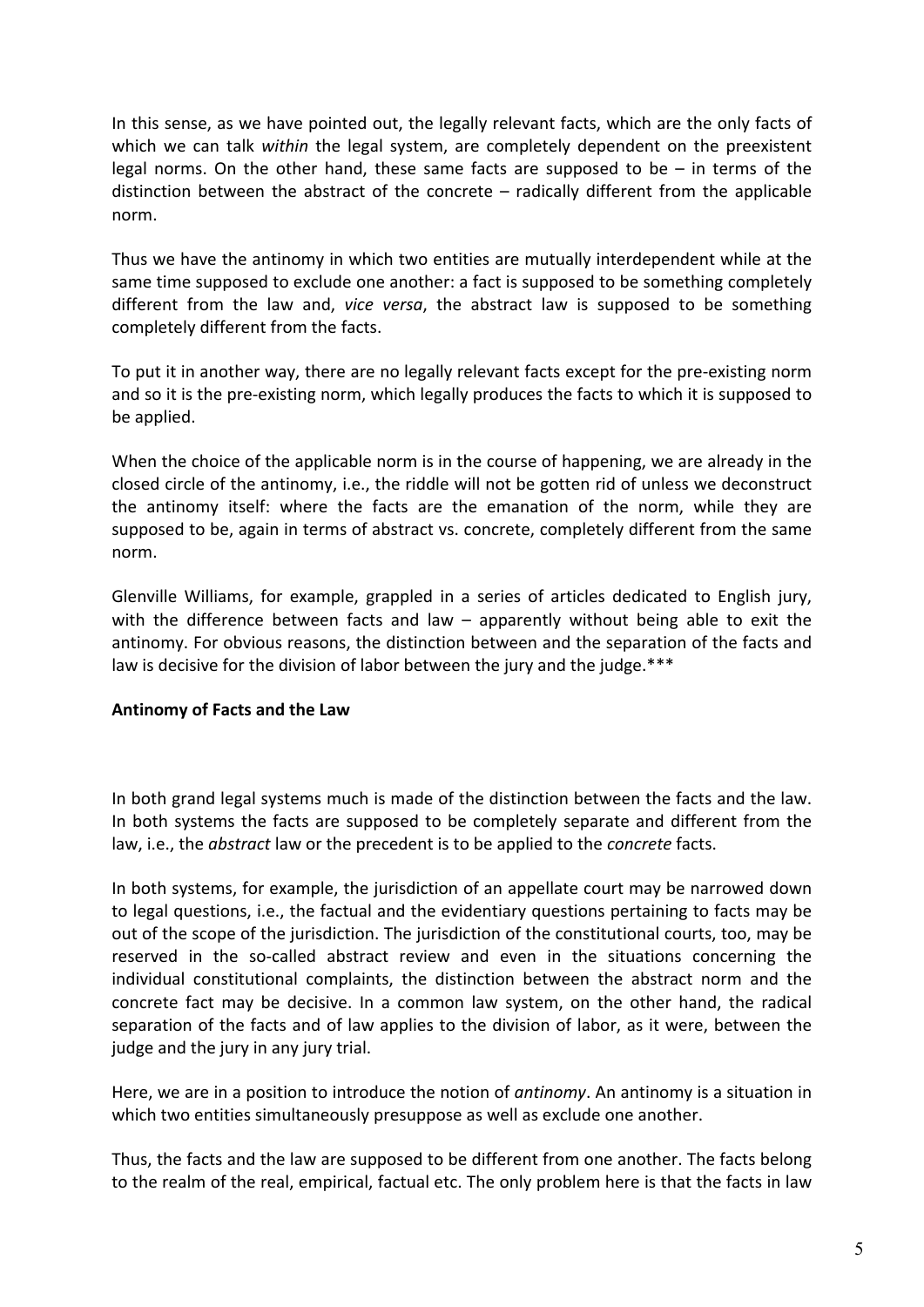belong to a historical event that cannot be resuscitated in order to be demonstrated in the present. However, even in empirical sciences, as Unger has shown, there exists the antinomy of theory and facts, where the facts and the theory are supposed to be separate and different from one another, whereas in reality they, too, are in an antinomy, i.e., produce one another and are interdependent.

The facts are believed to be completely separate from the theory and the theory's role is to explain them. Meanwhile, however, we begin to apperceive certain facts only after we have constructed a theory explaining them. Incidentally, this is the difference between the pure mechanical, say of a young child, *perception* uncontaminated by knowledge on the one hand — and the *apperception* where the observation of the same facts, on the other hand, displays a different picture. Therefore, any theory with an explanatory power makes patent certain facts that had not been even perceived before.

While the facts and the theory are supposed to be completely separated, it may thus be shown that the facts engender theories and that the theories construct new facts. The antinomy lies, therefore, in this mutual interdependence of facts and theories on the one hand, and their separation and juxtaposition on the other hand.

Exactly the same antinomy, however, exists between the legally relevant facts on the one hand and the norm applicable to them on the other hand.

It is the facts, i.e., certain aspects of human behavior that generate the need for the norms regulating them. In this sense the facts on the ground are juxtaposed to the so-called deontological tension, the need to standardize and regulate the comportment of legal subjects. We might even say that human behavior is the *object* of normative regulation, where the norm itself is the *subject*, i.e., the legislator. In any event, it is clear that the separation of this object from the subject is a priori presupposed –, which is what legislative regulation is all about. This is the usual simplistic legal understanding of the relationship between what is normative on the one hand and what is factual or the other hand.

However, here the norm corresponds to the theory. The norm is the theory that makes certain aspects of the historical event legally relevant, whereas in reality the existence of the legally relevant facts depends entirely on the pre–existence of the applicable law. As Hobbes has brilliantly noted, were it not for the law, the facts would not exist.

To take the most difficult example, in a system where the incest is not legally forbidden, legally the facts pertaining to the taboo simply do not exist. On the other side of the extreme the more mundane example is the existence of the offence of tax evasion, where the "facts" of the tax evasion itself depend entirely on the preexistent norm proscribing certain financial behavior. If the "tax evasion" does not exist in the law, the 'facts' of a "tax evasion" simply do not exist. In this sense these 'facts' had not existed before the tax laws came into existence. As we have pointed out, the legally relevant facts, which are the only facts of which we can talk *within* the legal system, are wholly dependent on the preexistent legal norm.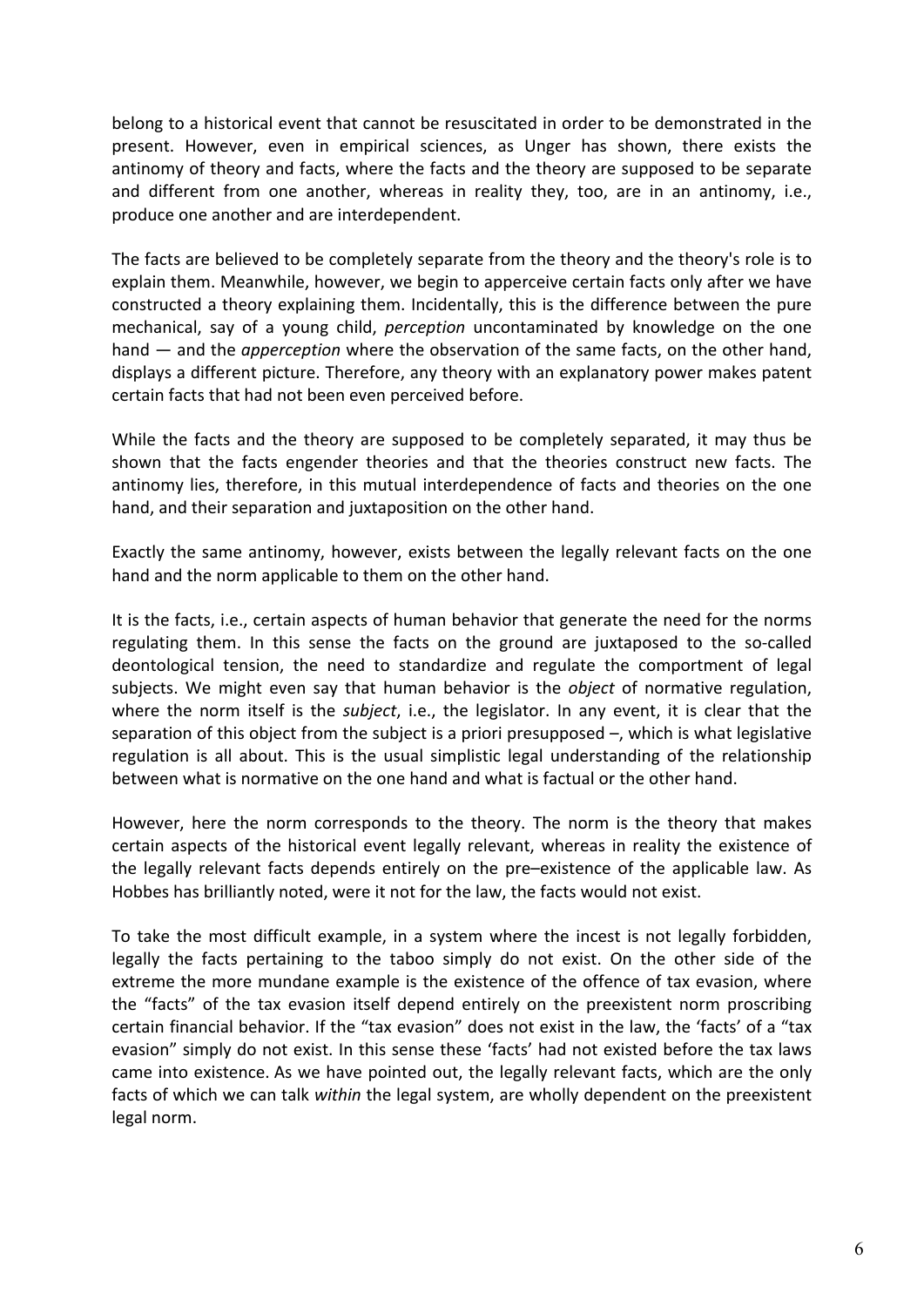On the other hand, these same facts, which are the side product of the law, are supposed to be – in terms of the distinction between the abstract of the concrete – radically different from the applicable norm.

Thus we have the antinomy in which the two entities, facts and norms, are mutually interdependent while at the same time they are supposed to exclude one another: a fact is supposed to be something completely different from the law and, *vice versa*, the abstract law is supposed to be something completely different from the facts.

To put it in another way, there are no 'facts' except for the pre-existing norm and so it is the pre-existing norm which literally produces the facts—to which it is supposed to be applied.

When the choice of the applicable norm is in the course of happening, we are already in the closed circle of the antinomy, i.e., the riddle will not be gotten rid of unless we deconstruct the antinomy itself. Where the 'facts' are the emanation of the norm while they are supposed to be, again in terms of abstract vs. concrete, completely different from the same norm. And contrariwise: the need for the norm and the norm itself originate in certain meta-legal circumstances, which are only made 'facts' by virtue of the legislative action.

A very good example of this antinomy between the norm and the facts may be found in the substantive criminal law or more precisely in the illusory nature of the so-called principle of legality. The gist of the principle of legality pertains to the imperative that the forbidden behavior of the defendant must be completely predetermined by the norm of the substantive criminal law. This imperative goes back to 18th century's Césare Beccaria, who in his essay "On Crimes and Punishments" (1764), postulated the geometric precision with which all crimes and punishments must be exactly foreseen: *nullum crimen, nulla poena sine lege praevia*. Article 7 of the European Convention on Human rights thus consecrates this earliest principle.

The elegant simplicity of this Enlightenment imperative, however, declines into complexity the moment we examine how the major premise in the penal syllogism is constructed to begin with.

Initially, the police, the prosecutor etc., will have pointed to a particular article in the criminal code and then look for the 'facts' supporting this hypothetical incrimination. Or, to put it inversely, the police, the prosecutor, the investigating judge, etc.--will not look for the 'facts' that are not in the hypothesis.

In this respect, therefore, one can immediately have the possibility of false positives proving, according to the principle of legality, that the act committed was not a criminal offense. On the other hand, one can have false negatives, which would never be identified because nobody in the process has ever thought of another possible article in the criminal code. Even if dealing with a single article, we shall later see that this is not at all the case, one already notices the problem with the selective perception of the so-called 'facts'. The elements of the crime chosen as the initial hypothesis are in position to become 'facts', whereas other circumstances not in the initial hypothesis have no chance of ever becoming 'facts'.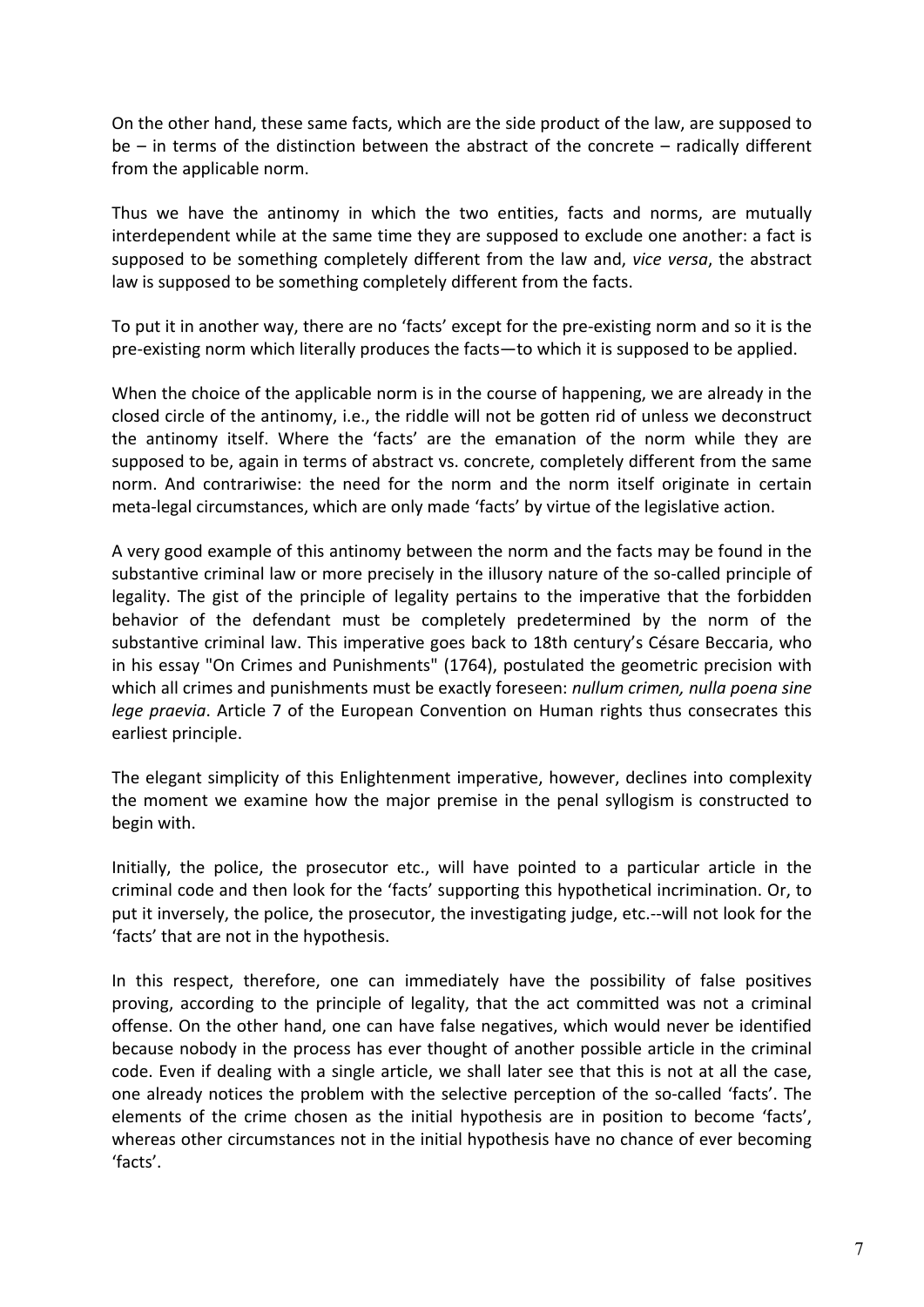Things become much more complex if one takes into account more than one provision of the criminal code. At a minimum, of course, there are at least two provisions of the criminal code, which are always in place. On the one hand, as we said, we are speaking of a particular offense, but on the other hand there must be at least one provision deriving from the general part of the criminal code, i.e., at least the general provision concerning the level of criminal liability: direct intent, recklessness, gross negligence, unconscious negligence etc. If one is talking of homicide, the final outcome would clearly depend on this level of criminal liability in order to determine whether it's murder, or manslaughter, or negligent homicide, etc.

In turn, this implies that the major premise in substantive criminal is a combination of at least two provisions in the criminal code.

But it is easy to imagine that other provisions from the general part of the criminal code, such as attempt, insanity, self-defence, defence of another, duress etc., also develop into an integral part of the hypothetical major premise. Typically, the prosecutor in his indictment will recombine as many different provisions in the code as necessary in order presumably to cover the 'facts' on the ground. In fact every criminal code is so constructed in its general and special part to permit the recombination of its provisions in constructing the well adapted and applicable major premise.

From this very sketchy description it obviously follows that the 'facts' and the norms, to say the least, coexist in this mutual interaction: the 'facts' generate the initial prosecutorial hypothesis, i.e., they become 'facts' only once they are perceived through the substantive norm of criminal law. Given that there are literally billions of possible combinations of the provisions of the code it is somewhat illusory to maintain, as Beccaria did, that the outcome of this process is completely predetermined by the sole existence of the description of the singular criminal offense in the criminal code.

Indeed in this process, too, we observe not only the mutual interactions of facts and norms but also the antinomy. The facts are supposed to be separate from the norms but they generate the applicable major premise no matter how complex it may be, i.e., as a recombination of the provisions from the general from the special part of the code. In this process certain determinative circumstances of the case become 'facts' whereas others fade into the background. The latter, in other words, never become 'facts'. The absurd side of this process has been picked up by Albert Camus in pointing out in his Stranger that one might be condemned because he failed to cry on his mother's funeral.

There are two suppositions which derive from the above.

*First*, to the extent that the above a recombination of provisions into the determinative major premise cannot be completely anticipated, the principle of legality is an illusion.

*Second*, the described interaction between the norms of the facts demonstrates that the latter cannot be separated from the former because they are an integral part of the pingpong process of determining the best applicable combination of provisions. This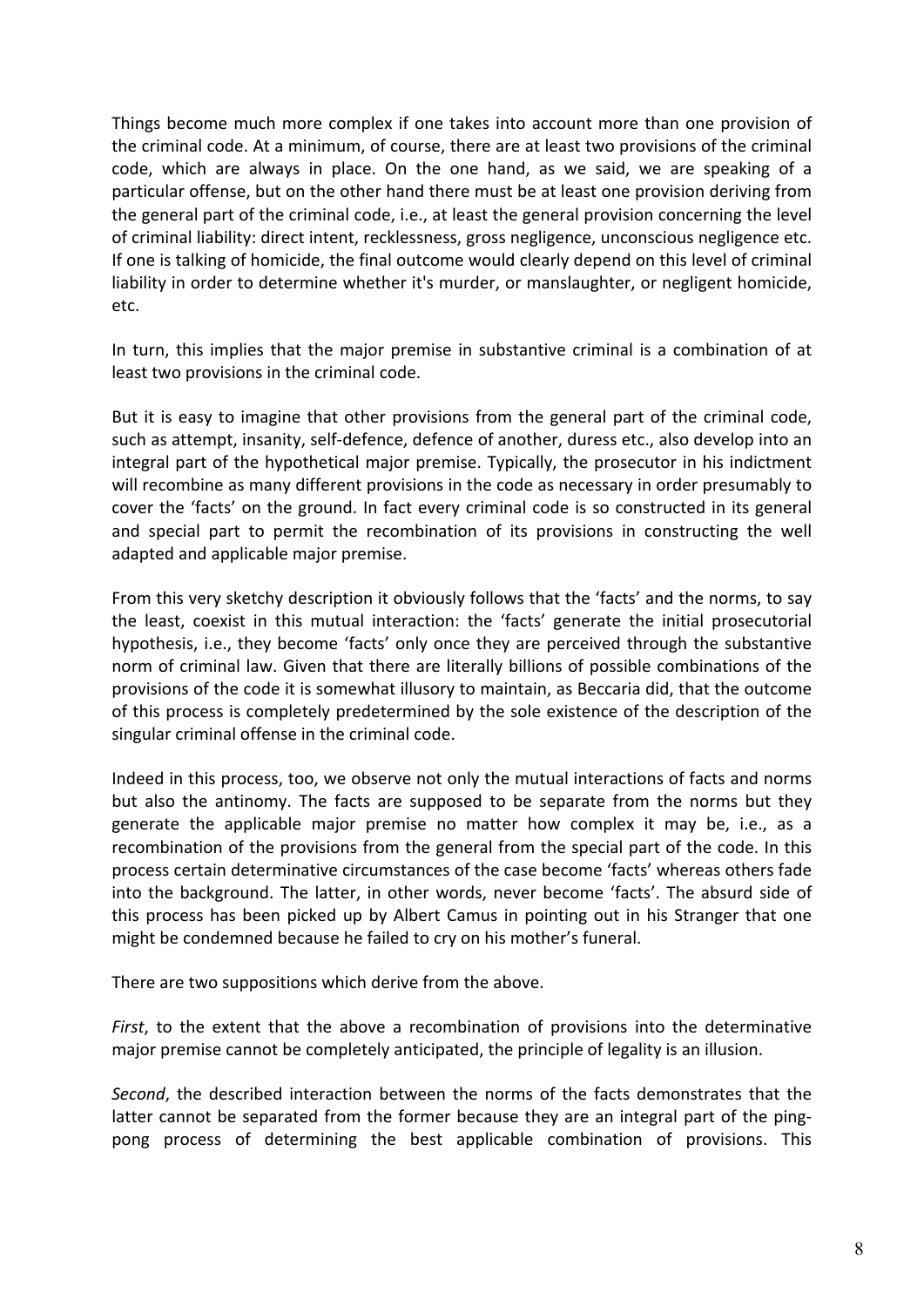

 $\mathbf{u}$ 

 $\frac{1}{2}$  $\blacksquare$  $\ddot{\phantom{a}}$ 







 $\overline{5}$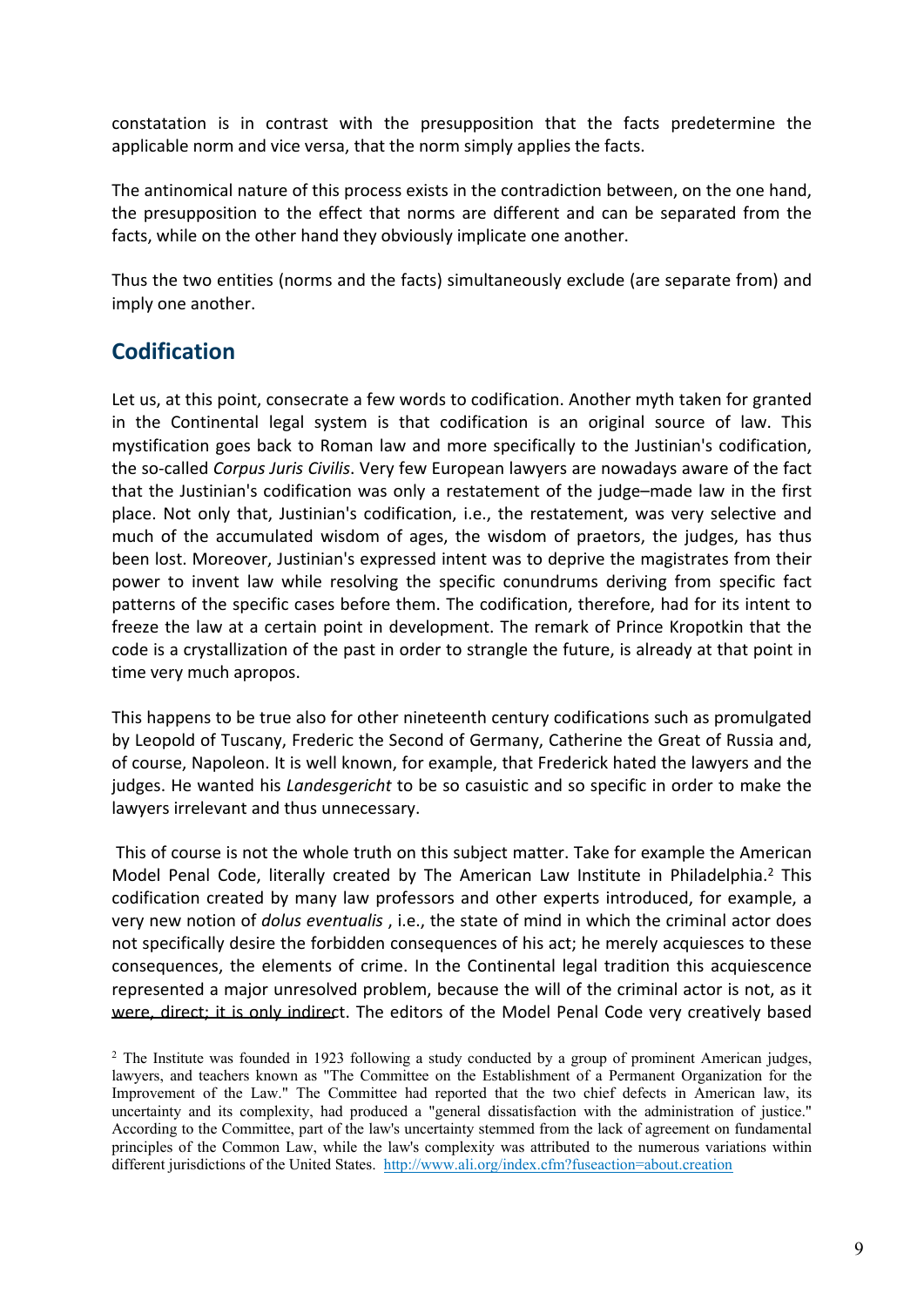

 $6\phantom{a}$